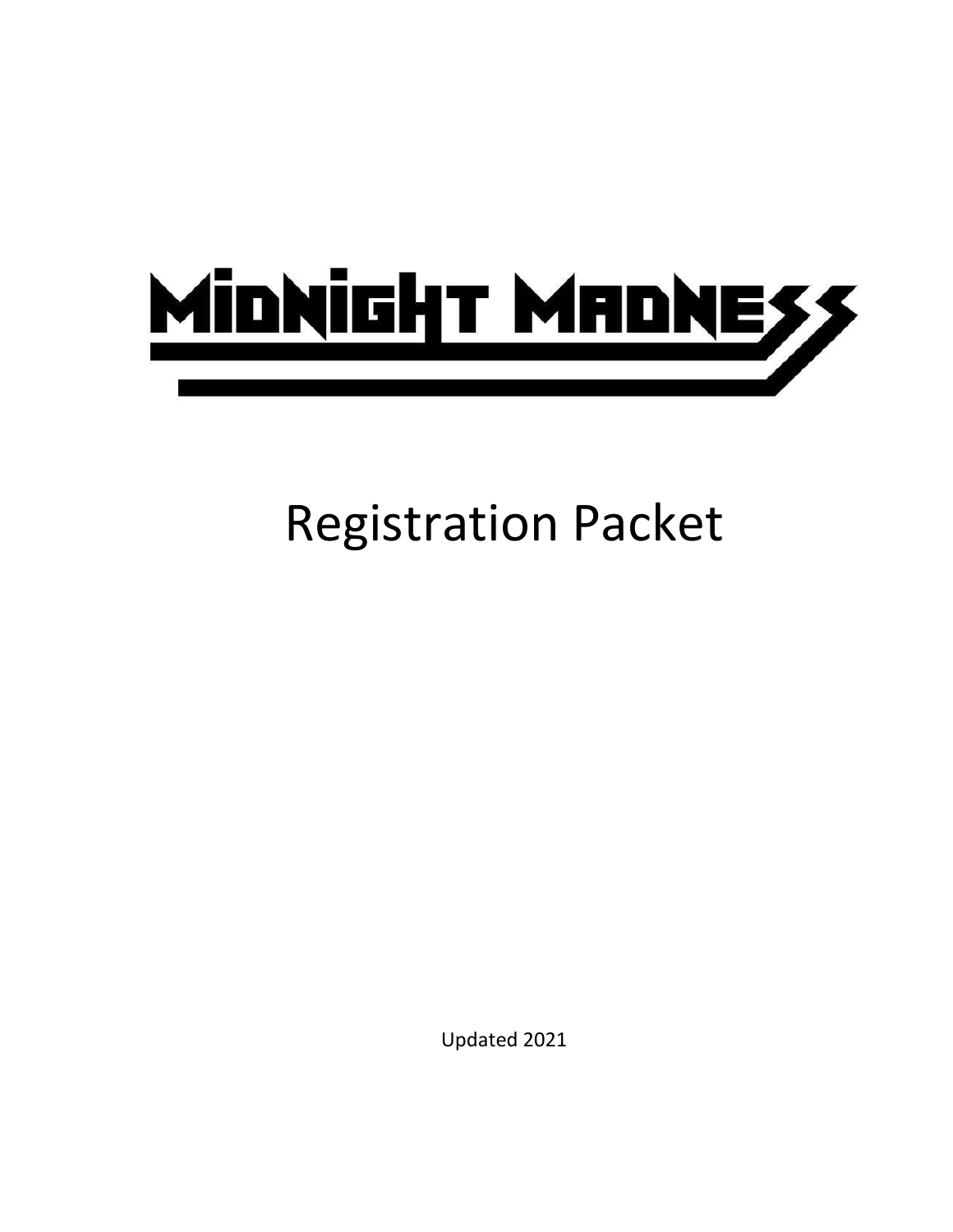

## **REGISTRATION CHECK LIST**

- $\Box$  Register your team ASAP limited number of teams accepted for each group.
- $\Box$  Complete and submit 'Team Roster' form no later than the Friday immediately prior to the tournament.
- □ Complete and submit ONE 'Game Report' form no later than Friday, July 23<sup>rd</sup>. You will ONLY **complete the yellow portion (the player's # and name).**
- $\Box$  We will return to you a verified copy of your 'Game Report'. You will need to bring a printed copy completed with your game information and opponent for EACH game that you will play, including any semi-final and final games.
- $\Box$  Review the 'Rules of the Game' with your players so that everyone is prepared.
- $\Box$  Arrive at Check-In no later than 1 hour prior to your first scheduled match to pick up Game Reports.
- Be sure that all *YOUTH* players have their birth certificate on hand and that all *ADULT* players have their driver's license available to prove age if requested. A copy of these documents is fine.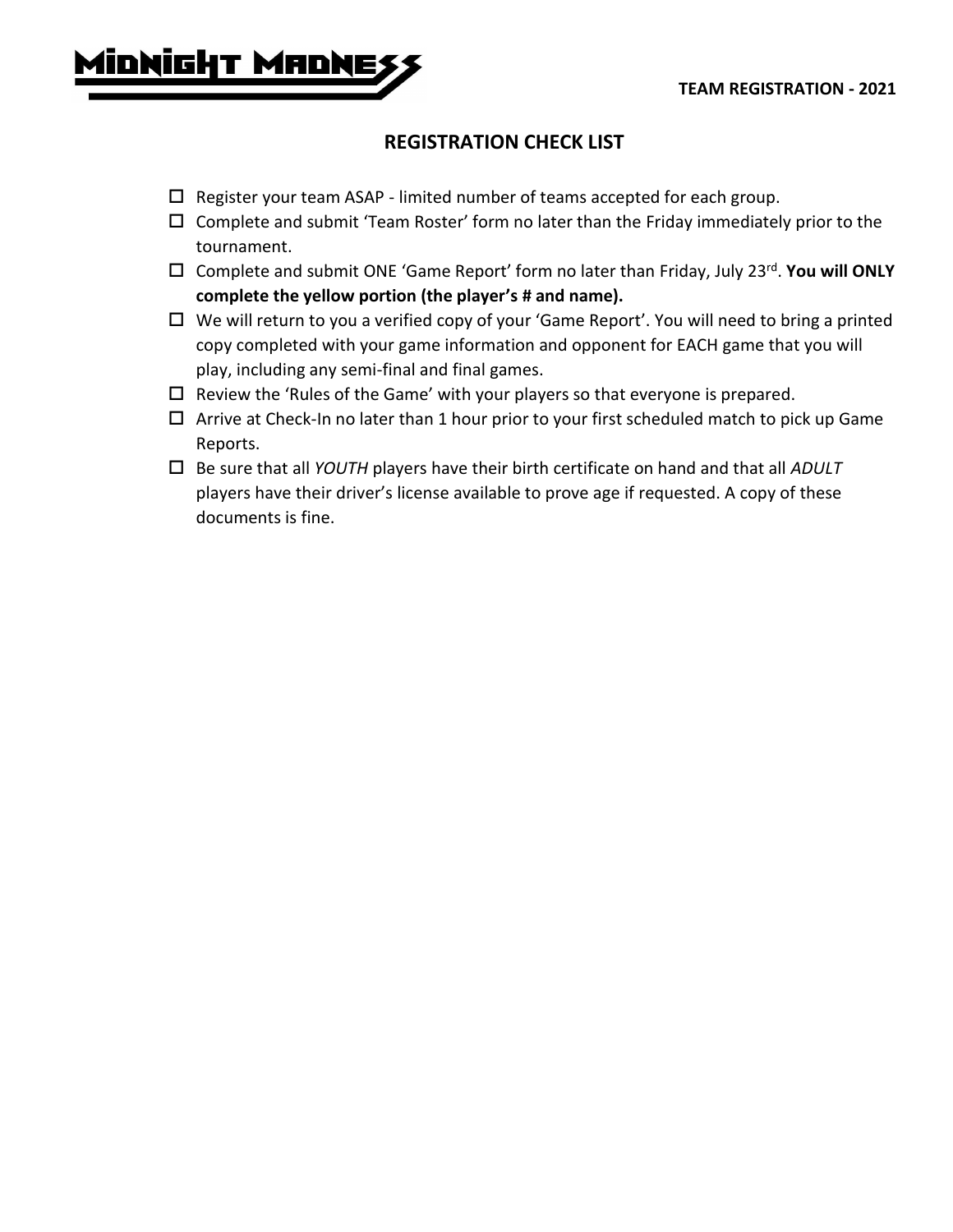

## **TEAM ROSTER**

## The last day to update your team roster is Friday preceding the event. No changes will be made day of or during the event.

| <b>TEAM NAME</b>                                             | AGE GROUP    | GENDER           |
|--------------------------------------------------------------|--------------|------------------|
| COACH NAME (Any adult who is responsible for team documents) | JERSEY COLOR | ALT JERSEY COLOR |

### **\*\*PLEASE PRINT CLEARY IN BLACK INK\*\***

| PLAYER NAME | DOB |
|-------------|-----|
|             |     |
|             |     |
|             |     |
|             |     |
|             |     |
|             |     |
|             |     |
|             |     |
|             |     |
|             |     |
|             |     |
|             |     |
|             |     |
|             |     |
|             |     |
|             |     |
|             |     |
|             |     |
|             |     |

As coach/team manager, I agree that all players listed above are of the age listed beside their name. I agree that if I need to make changes to this roster, that I will do so no later than the Friday preceding the event. I understand that all players must have age identification available to prove age if needed during the duration of the tournament and that if my team is found to be playing an illegal player, that they will forfeit all already played and all upcoming games.

| COACH/TEAM MANAGER SIGNATURE                  | <b>DATE</b>                 |                                               |  |  |  |
|-----------------------------------------------|-----------------------------|-----------------------------------------------|--|--|--|
| <b>TOURNAMENT STAFF ONLY</b>                  |                             |                                               |  |  |  |
| Roster Reviewed by<br><b>Tournament Staff</b> | <b>Game Report Verified</b> | Coach/Team Manager<br>Agreement at Tournament |  |  |  |
| Initials/Date                                 | Initials/Date               | Coach/Team Manager<br>Signature               |  |  |  |

## **GAME REPORT**